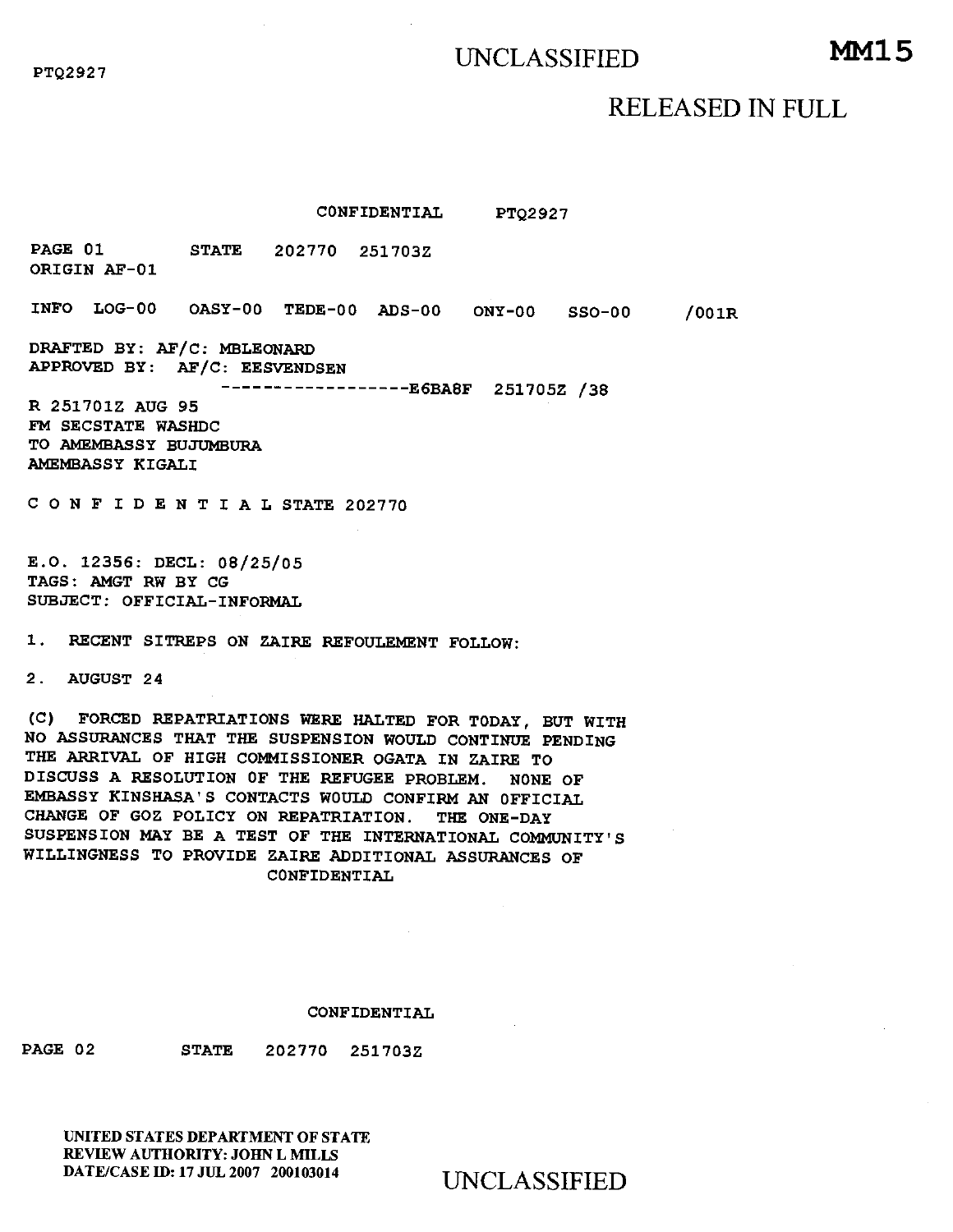UNCLASSIFIED **RAPID AND MEANINGFUL ACTION ON THE REFUGEE ISSUE, AS PM KENGO REQUESTED OF A/S MOOSE IN THEIR AUGUST 23 TELEPHONE CONVERSATION.** 

**(C) THE ZAIRIAN AMBASSADOR IN PARIS GOT AHEAD OF HIS GOVERNMENT, ISSUING A STATEMENT THAT THE REPATRIATIONS WOULD STOP IN LIGHT OF AN AGREEMENT WITH UNCHR. THE ZAIRIAN CHARGE IN WASHINGTON PHONED AF/C TO CONFIRM THAT HIS COUNTERPART IN PARIS HAD SPOKEN OUT OF TURN. REUTER APPARENTLY PICKED UP THE ERRONEOUS REPORT.** 

**(C) UNHCR DELIVERED A FORMAL PROPOSAL EARLY AUGUST 24 FOR MRS. OGATA (CURRENTLY IN JAPAN) TO MEET WITH PRIME MINISTER KENGO. THEY HAVE APPARENTLY ARRANGED TO MEET IN GENEVA ON AUGUST 28. NO INTERIM PHONE CALL FROM MRS. OGATA IS PLANNED, BUT UNHCR'S CARROL FAUBERT, WHO IS IN THE REGION, IS REPORTEDLY IN FREQUENT CONTACT WITH KENGO.** 

**(C) THE FRENCH DEMARCHED KENGO AUGUST 23 ALONG LINES SIMILAR TO OURS. WHILE THEY CONSIDER MRS. OGATA'S TRIP A POSITIVE STEP, THEY ALSO BELIEVE THERE SHOULD BE A REGIONAL CONFERENCE TO CONSIDER STRATEGIES TO ADDRESS THE REGION'S MANY PROBLEMS. THEY BELIEVE THE REFOULEMENT WAS SPURRED BY ZAIRE'S PERCEPTION OF INATTENTION TO ITS NEEDS, AND BY THE LIFTING OF THE** ARMS **EMBARGO.** 

**(SBU) THE GERMAN FOREIGN MINISTER ISSUED A STATEMENT AUGUST 23 ASKING THE ZAIRIAN GOVERNMENT TO STOP THE FORCIBLE REPATRIATION AND COORDINATE WITH RWANDA AND THE UNHCR TO ORGANIZE THE RETURN OF THE REFUGEES. HE NOTED CONFIDENTIAL** 

### **CONFIDENTIAL**

**PAGE 03 STATE 202770 251703Z THAT DURING HIS TRIP TO THE REGION IN JULY, HE HAD EMPHASIZED TO THE GOR THE NEED TO CREATE CONDITIONS CONDUCIVE TO THE RETURN. HARALD GANNS, A/S MOOSE'S GERMAN COUNTERPART, IS IN RWANDA TO ADDRESS THE REFUGEE PROBLEM AND CONDITIONS IN THE PRISONS.** 

**(C) MRS. OGATA AND SYG BOUTROS-GHALI HAVE ASKED THE GOVERNMENT OF JAPAN FOR FINANCIAL ASSISTANCE TO ZAIRE TO REPAIR THE DAMAGE CAUSED BY THE REFUGEE PRESENCE. JAPAN**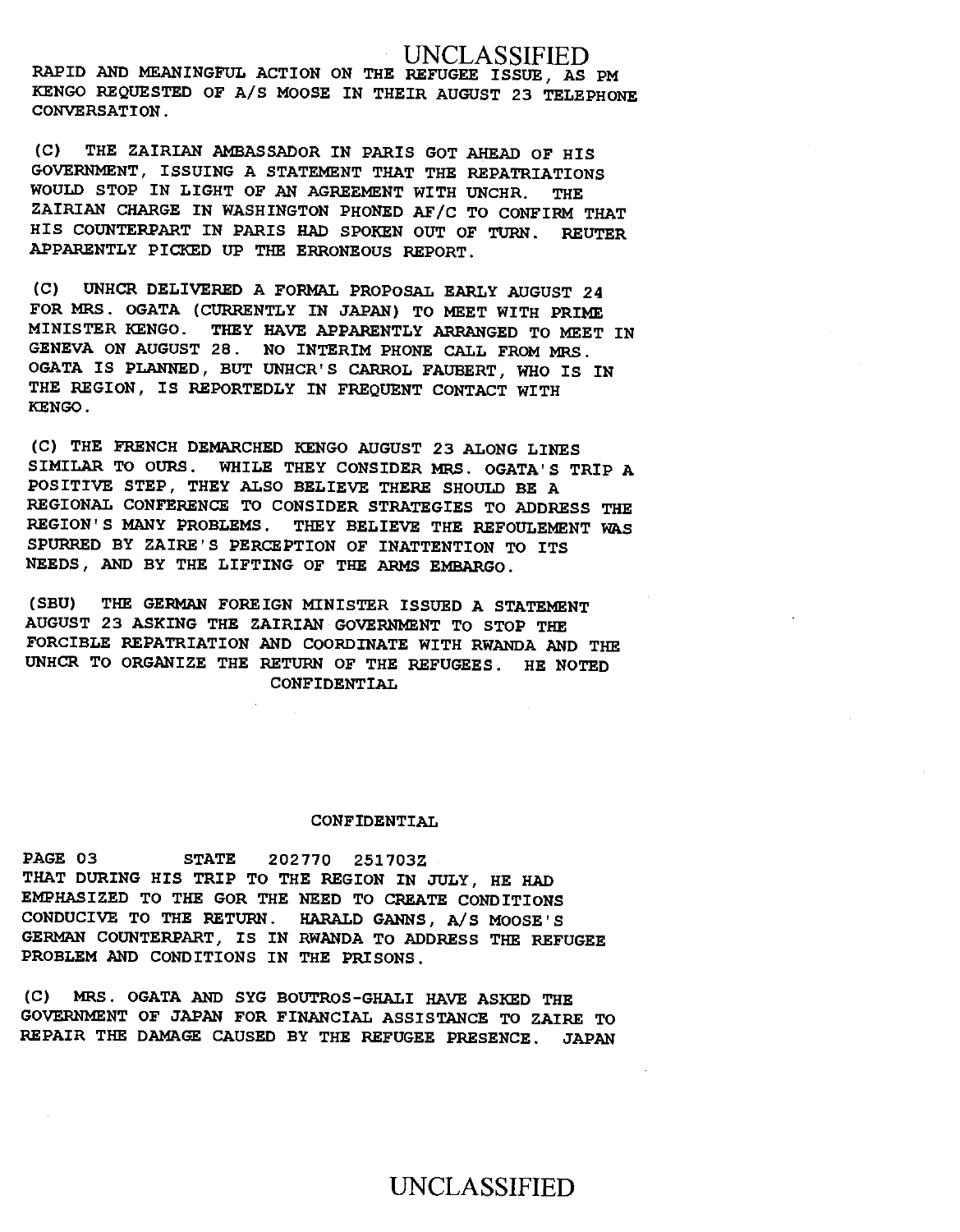UNCLASSIFIED IS CANVASSING OTHER DONORS FOR THEIR CONTRIBUTION PLANS, BUT APPEARS DISPOSED TO PITCH IN FINANCIALLY. ACCORDING TO THE JAPANESE EMBASSY IN WASHINGTON, NEITHER GERMANY NOR THE UK INTENDS A NEW CONTRIBUTION TO ZAIRE.

3. AUGUST 23

(C) THE FORCED REPATRIATIONS CONTINUED ON AUGUST 23. UNHCR REPORTED APPROXIMATELY 14,000 REFUGEES HAD BEEN RETURNED TO RWANDA AND BURUNDI BY THE EVENING OF AUGUST 22. THEY NOTED THE PACE OF THE REPATRIATION IS SLOWING, BOTH BECAUSE OF POOR ORGANIZATION/LOGISTIC OBSTACLES (FUEL SHORTAGES, VEHICLE BREAKDOWNS) AND BECAUSE SOME REFUGEES ARE FLEEING TO THE HILLS. AN ESTIMATED 130,000 REFUGEES HAVE DONE SO.

(C) THE SECURITY COUNCIL APPROVED A PRESIDENTIAL STATEMENT ON THE REFUGEE REPATRIATION. ZAIRIAN FOREIGN MINISTER KAMANDA ISSUED A COMMUNIQUE REGRETTING THAT THIS STATEMENT DID NOT MORE EXPLICITLY TAKE ZAIRE'S EFFORTS TO ACCOMMODATE THE REFUGEES INTO ACCOUNT. A/S MOOSE PHONED PM KENGO, POINTING OUT THAT THE SUBSTANCE OF ZAIRE'S CONFIDENTIAL

### CONFIDENTIAL

PAGE 04 STATE 202770 251703Z CONCERNS (BURDEN IMPOSED ON REFUGEES, NEED FOR MORE PROACTIVE RWANDAN STANCE TO ENCOURAGE RETURN, ASSISTANCE TO CARE FOR REFUGEES) WAS IN FACT ADDRESSED IN THE UNSC STATEMENT. KENGO WAS NOT ENTIRELY MOLLIFIED, BUT APPEARED TO BE SEEKING FURTHER ASSURANCE THAT WOULD ALLOW HIM TO DECLARE A SUSPENSION TO THE REPATRIATION. AF/C WILL EXPLORE WITH PRM AVENUES TO INVOLVE THE UNHCR AND MRS. OGATA IN THIS REASSURANCE EXERCISE. AS OF TODAY, HOWEVER, KENGO GAVE NO ASSURANCE OF AN IMMEDIATE HALT TO THE REFOULEMENT.

(C) BOTH THE BELGIAN EMBASSY AFRICA WATCHER AND AID KIGALI NOTED THAT SOME OF THE REPATRIATIONS ARE BEING CALLED VOLUNTARY. WITH THE ZAIRIAN LOGISTIC DISARRAY, SOME REFUGEES HAVE WALKED HOME, AND COULD HAVE TAKEN THE OPPORTUNITY TO FLEE TO THE HILLS INSTEAD OF HEADING EAST. ALSO, WITH THE HUTU MILITIA FLEEING, REFUGEES CAN MAKE THEIR OWN CHOICE ABOUT WHETHER OR NOT TO RETURN.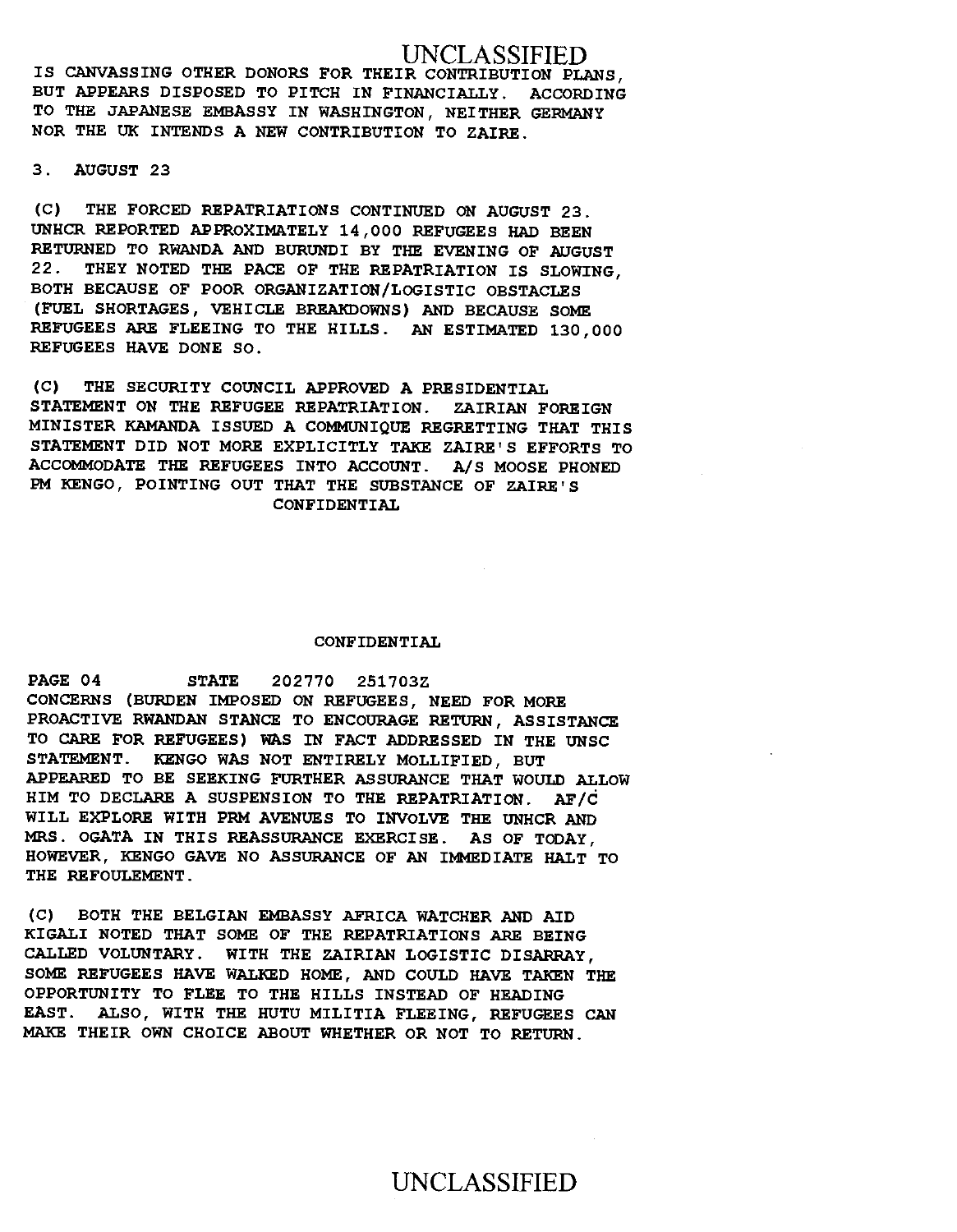## UNCLASSIFIED

(C) IN KIGALI, THE RWANDAN GOVERNMENT ISSUED A STATEMENT WHICH WELCOMED THE LIFTING OF THE ARMS EMBARGO, REGRETTING IT HAD BEEN A TEMPORARY LIFT INSTEAD OF A TOTAL ONE. THE GOR EXPRESSED SURPRISE AT THE ZAIRIAN GOVERNMENT'S ANGRY REACTION TO THE LIFTING, AND DEPLORED CERTAIN "INDIGNITIES" VISITED ON THE REFUGEES AS THEY RETURNED IN THE GOZ-ORGANIZED REPATRIATION. THE GOR NOTED THAT THE RETURN OF REFUGEES IS THE PRIMARY ELEMENT OF ITS POLITICAL PROGRAM. IT LAUNCHED AN APPEAL TO RWANDAN REFUGEES TO LEARN FROM THE EXPERIENCE OF THE REFOULEMENT AND TO COME HOME TO THEIR "MOTHER COUNTRY," WHERE THEY WOULD BE WELCOMED WITH OPEN ARMS. CONFIDENTIAL

#### CONFIDENTIAL

## PAGE 05 STATE 202770 251703Z

(C) OAU SYG SALIM MAY TRAVEL TO KINSHASA AUGUST 24. THE ACTING SYG PASCAL GAYAMA HAS CONTACTED THE ZAIRIAN AMBASSADOR IN ADDIS TO ENCOURAGE THE GOZ TO REFRAIN FROM ACTS WHICH WOULD WORSEN THE SITUATION. HE FURTHER NOTED THAT ANY ACTION WITH REGARD TO REFUGEES SHOULD BE TAKEN JOINTLY WITH UNHCR, RWANDA, AND BURUNDI, NOT UNILATERALLY.

(C) THE EUROPEAN UNION IS CONTEMPLATING A STATEMENT AND DEMARCHES CONDEMNING ZAIRE'S ACTION, ACCOMPANIED BY AN OFFER OF FINANCIAL ASSISTANCE TO THE POPULATION IN THE AFFECTED AREAS IN ZAIRE. BELGIUM ANNOUNCED AN EMERGENCY AID PACKAGE FOR RWANDAN REFUGEES. THE USD 1.6 MILLION WILL BE DIVIDED EQUALLY BETWEEN ASSISTANCE TO RETURNEES TO RWANDA AND PUBLIC HEALTH AND SANITATION STRUCTURES IN ZAIRE.

4. AUGUST 22

(C) THE GOVERNMENT OF ZAIRE CONTINUED TO FORCIBLY REPATRIATE REFUGEES ON AUGUST 22, EXPELLING SOME 5,000 ACCORDING TO UNHCR INFORMATION GIVEN IN THE UNSC. THIS IS ABOVE THE 2,000-3,000 FIGURE REPORTEDLY TARGETED BY THE ZAIRIAN MILITARY AS A DAILY GOAL. THE FOREIGN MINISTRY ISSUED A COMMUNIQUE DEFENDING THE ZAIRIAN DECISION TO EXPEL THE REFUGEES. EMBASSY KINSHASA REPORTS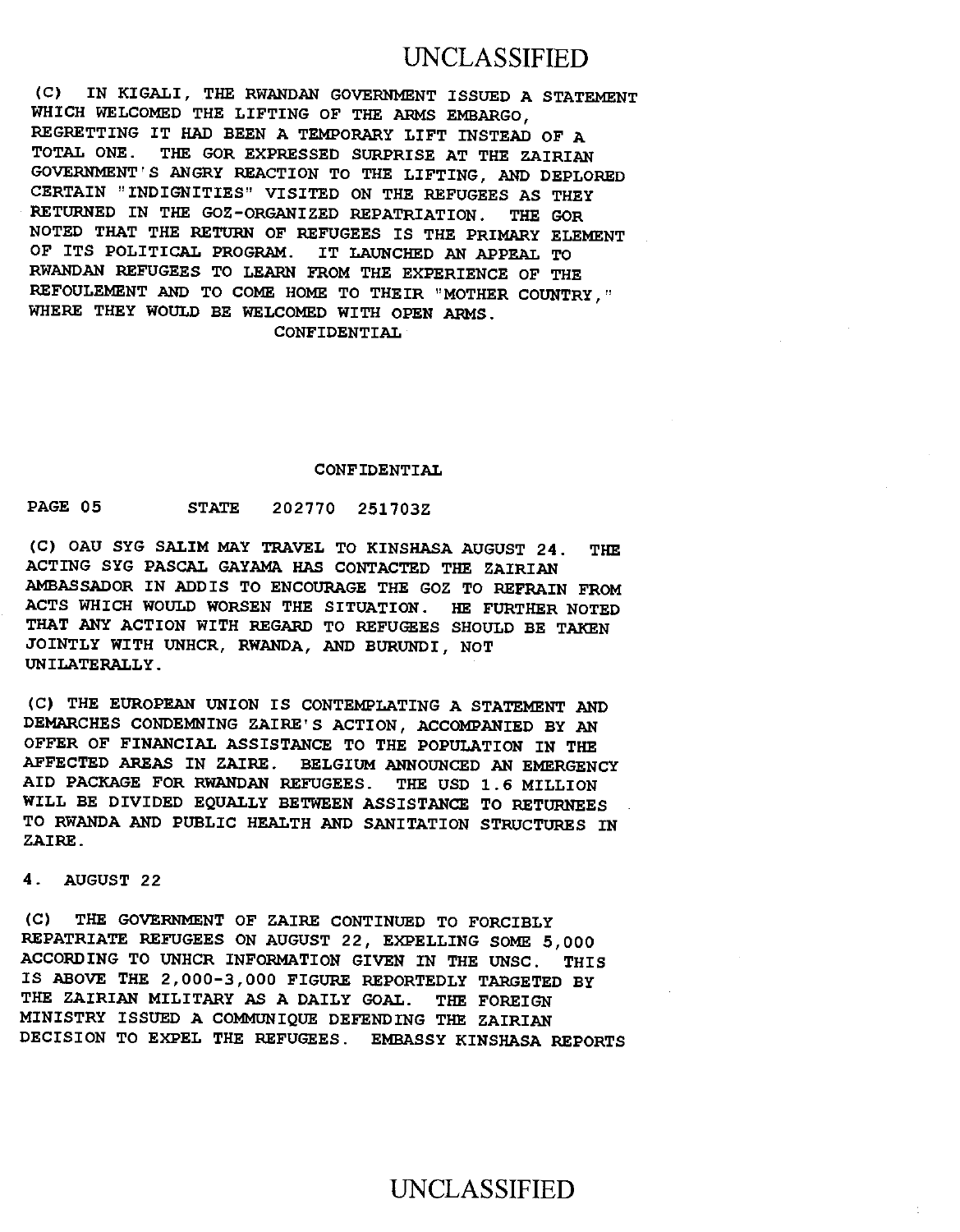## UNCLASSIFIED

ITS VARIOUS DEMARCHES CONTINUED TO MEET SHRILL RESPONSE WITH GOZ OFFICIALS. CHARGE YATES MET WITH THE ACTING INTERIOR MINISTER, WHO DISPLAYED NO HINT OF GOZ WILLINGNESS TO CEASE THE EXPULSIONS. YATES SEES PM KENGO CONFIDENTIAL

### CONFIDENTIAL

PAGE 06 STATE 202770 251703Z WEDNESDAY MORNING, WHERE HE EXPECTS TO HEAR THAT ZAIRIANS WANT FIRM COMMITMENTS FROM THE UN AND TALK INSTEAD OF THREATS FROM RWANDA.

(C) UN HIGH COMMISIONER FOR REFUGEES OGATA PLANS TO TRAVEL SOON TO ZAIRE TO MEET WITH PRESIDENT MOBUTU. AT DAY'S END, UNHCR GENEVA HAD INDICATIONS THAT PM KENGO WOULD STAND DOWN THE REPATRIATION EFFORT IF THE UN ARRANGES A TRIPARTITE COMMISSION (RWANDA, ZAIRE, UNHCR) TO ADDRESS THE REFUGEE SITUATION.

(SBU) THE U.S. ISSUED A STATEMENT ACKNOWLEDGING THE BURDEN THE REFUGEES IMPOSE ON ZAIRE, ASKING ZAIRE TO HALT THE REFOULEMENT, AND ASKING ALL PARTIES TO WORK TOWARD VOLUNTARY REPATRIATION WITH THE INTERNATIONAL COMMUNITY. THE BELGIANS MADE A SIMILAR STATEMENT; THE SECURITY COUNCIL WAS CONSIDERING A STATEMENT.

5. AUGUST 21

(C) THE GOVERNMENT OF ZAIRE HAS BEGUN FORCIBLY EXPELLING RWANDAN AND BURUNDIAN REFUGEES FROM GOMA. IN A FORCED BUT PEACEFUL ACTION ON AUGUST 19, THE GOZ MILITARY, ACCOMPANIED BY UNHCR REPRESENTATIVES, ENTERED CAMPS IN GOMA, BUKUVU, AND UVIRA. SOME 300 REFUGEES WERE RANDOMLY SELECTED FOR EXPULSION. A FURTHER 180 WERE RETURNED ON SUNDAY, AND 1,400 FROM THE MUGUNGA CAMP ON AUGUST 21. SOME FIRING, PANIC, AND BURNING OF TENTS ACCOMPANIED TODAY'S ACTION, BUT CALM WAS EVENTUALLY RESTORED. THE RETURNED REFUGEES INCLUDE RWANDANS, BURUNDIANS, SOME LONG-TIME RWANDAN RESIDENTS OF ZAIRE, AND A SPRINKLING OF CONFIDENTIAL